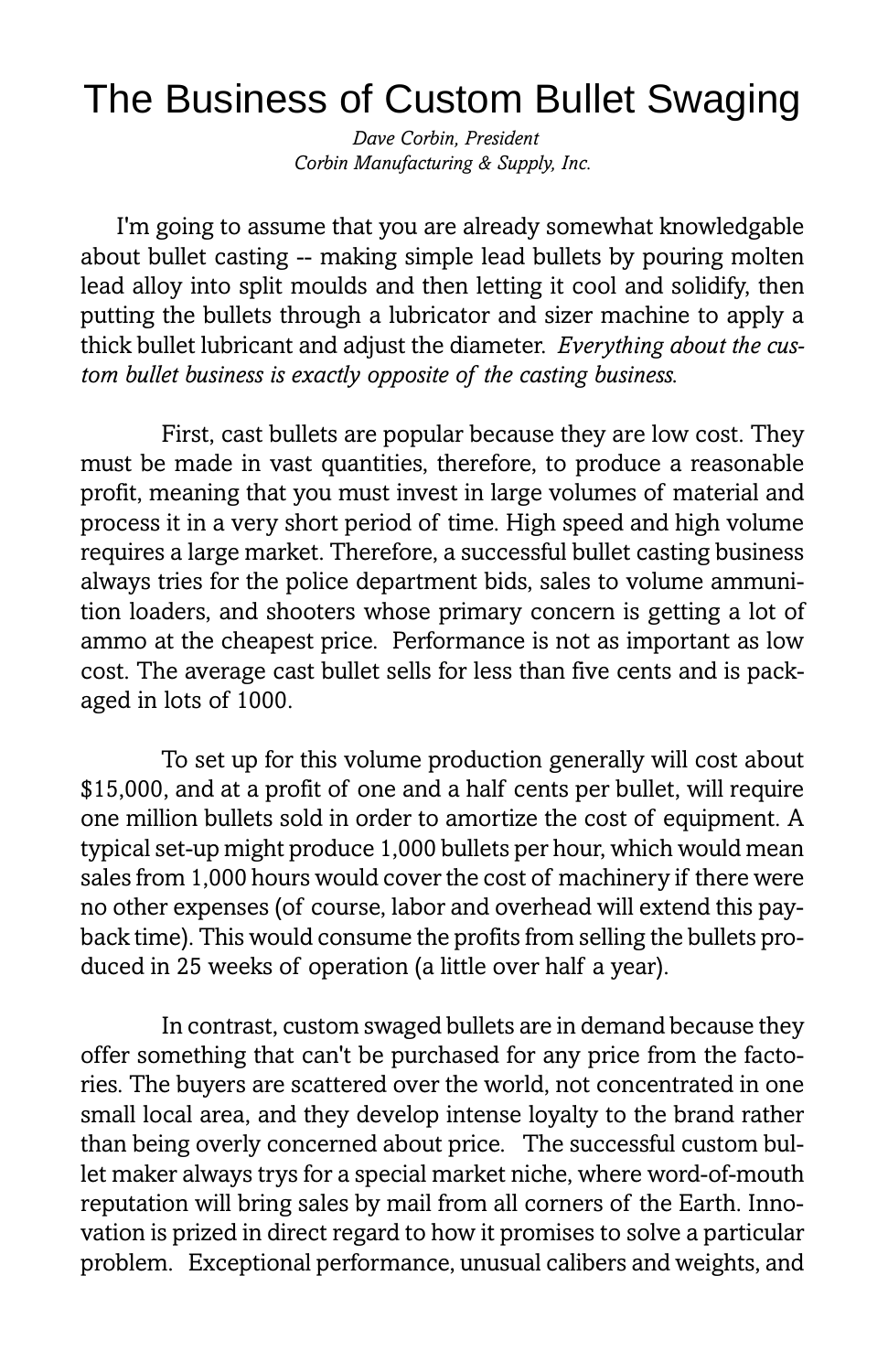special designs are the keys to this market, rather than high volume and low price. The average custom bullet sells for over one dollar per bullet, and is packaged in lots of 20 to 50.

The average investment in a custom bullet business is \$7,500. The average gross profit on a custom bullet that sells for one dollar is 80%. Therefore, it would take the profit from the sale of 9,375 bullets to pay for the machinery. Custom bullets are made precisely, and carefully, at a rate of about 100 per hour (average, between 30 and 400 per hour depending on the complexity -- the range of possible bullet designs is nearly infinite compared to casting). This would mean that the equipment would be paid completely from the profits produced over a period of 93.75 hours, or 2.3 weeks.

If you could be assured of enough market to consume your production of 100 per hour per person, then you would always have a gross income of \$80 per hour per machine. Subtract the wages (say, \$10 per hour) and you have \$70 left. Subtract the shop overhead (phone, lights, advertising costs) and you have probably got at least \$50, since most swaging operations don't cost you more than \$20 per hour overhead.

Typical custom bullet operations are run from the home, because they are relatively quiet and "invisible" to the outside world -- no fire hazzard, no fumes or smoke, low enough volume so that trucks don't pull in at all hours of the day and the daily production can be placed on the car seat and taken to the post office or to UPS. Only a FFL class 6 license is actually required to sell bullets. This eliminates almost all the regulatory problems from OSHA, city, county and state governments. There is no fire hazzard, no smoke and fumes. The neighbors have no idea anything is even being done next door.

Now, figure your net profit per machine on cast bullets. It is highly unlikely that it will be anywhere close to \$50 per hour. Very few cast bullet company owners are driving cars that look like they belong to a person who earns \$100,000 a year (which is what working at \$50/hr. in a normal 40-hour week would produce). The few who do generally have more than one machine making bullets and are on a very fast production treadmill, extremely competitive, and vunerable to lower cost competitors who might not even survive before causing a fatal loss of sales with their lower bids.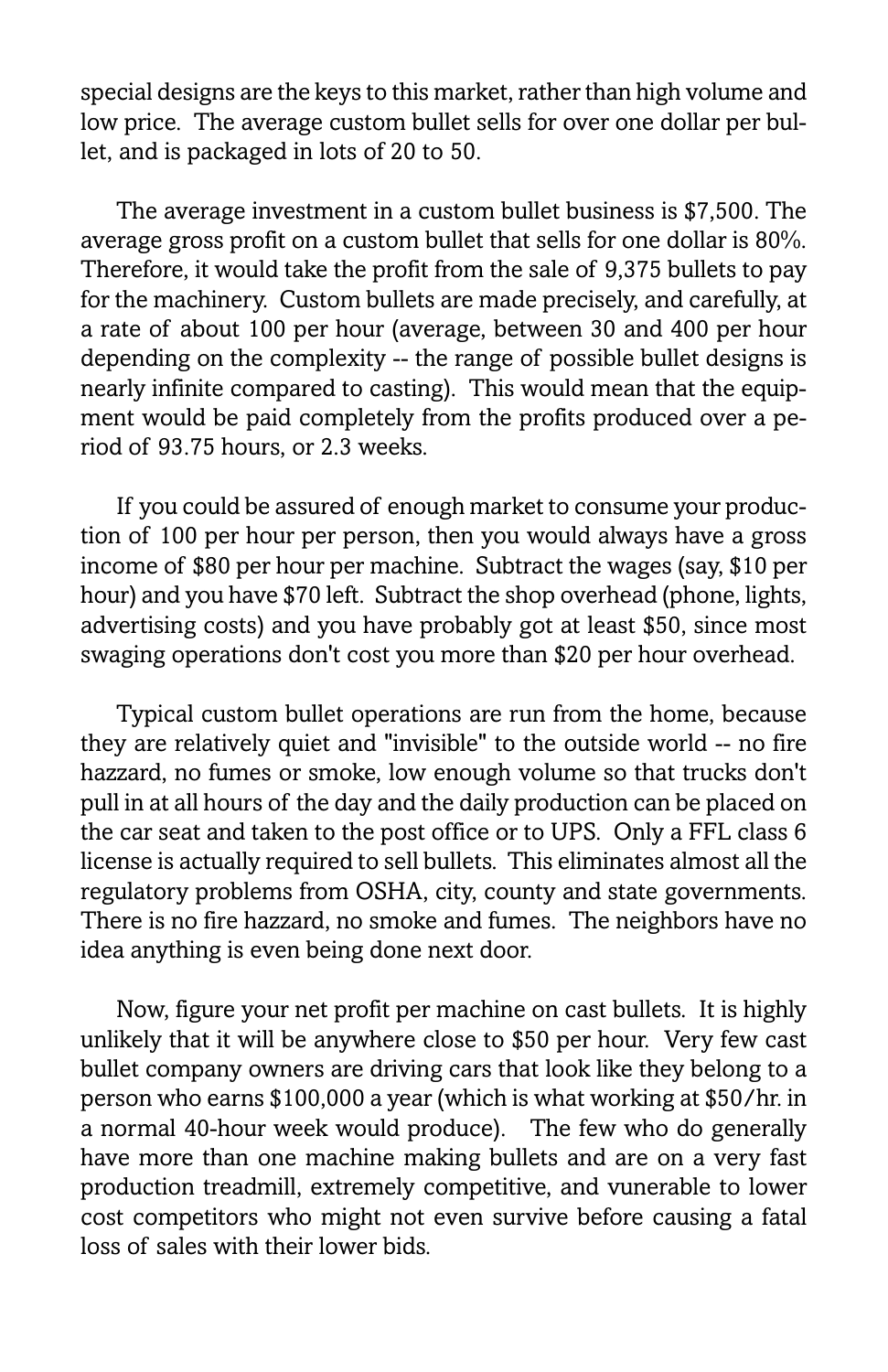The bullet caster focuses on high volume. The bullet swager focuses on high profit. The bullet caster is highly visible, is subject to fire and health regulations because of the hot lead and fumes, must do a huge volume to make a living, and faces constant competition from hundreds of other would-be bullet casters because the simple technology is well understood by virtually every handloader. Almost anyone who wants to start a home business and likes guns probably trys to sell cast bullets at some time. Doing it right may not be as easy as they think, but that doesn't stop them from trying. Meanwhile, since volume is king, and bullets per hour is the driving force behind the business, anyone who manages to take away a big client takes a sizable chunk of the operating income. The business is vunerable to this sort of competition precisely because it does large volume sales at low price.

The bullet swager is virtually invisible, has little or no concern about regulatory agencies, and needs only to reach out to the specialized market in order to make a living. This means reaching people who are not clustered locally, but who are scattered everywhere. To do this requires either national and international distributors, magazine advertising and promotion, or word-of-mouth reputation. All three can be used effectively. The best way to reach specialized clients is to use press releases and publicity contacts (new product news, gun writers, builders of related firearms who need supplier sources for their clients, well-known shooters or those about to become well known, and similar promotional efforts).

The major stumbling block for the would-be custom bullet maker is understanding how to reach potential clients. Most people think more along the lines of the person who casts bullets for a living: they are shooters and want to pay as little as possible for the bullet, so they naturally assume everyone does. That leads to a serious error in thinking which blocks most people off from the serious money: a person who trys to organize his business as though he were the consumer will focus on making as little profit as possible, inadvertently!

After all, if you want to make a large volume of bullets and sell them at very competitive prices, when there are other options open, you are really saying you want to put in a large investment, work very hard, and see as little return on it as possible! Think about it: the main thing you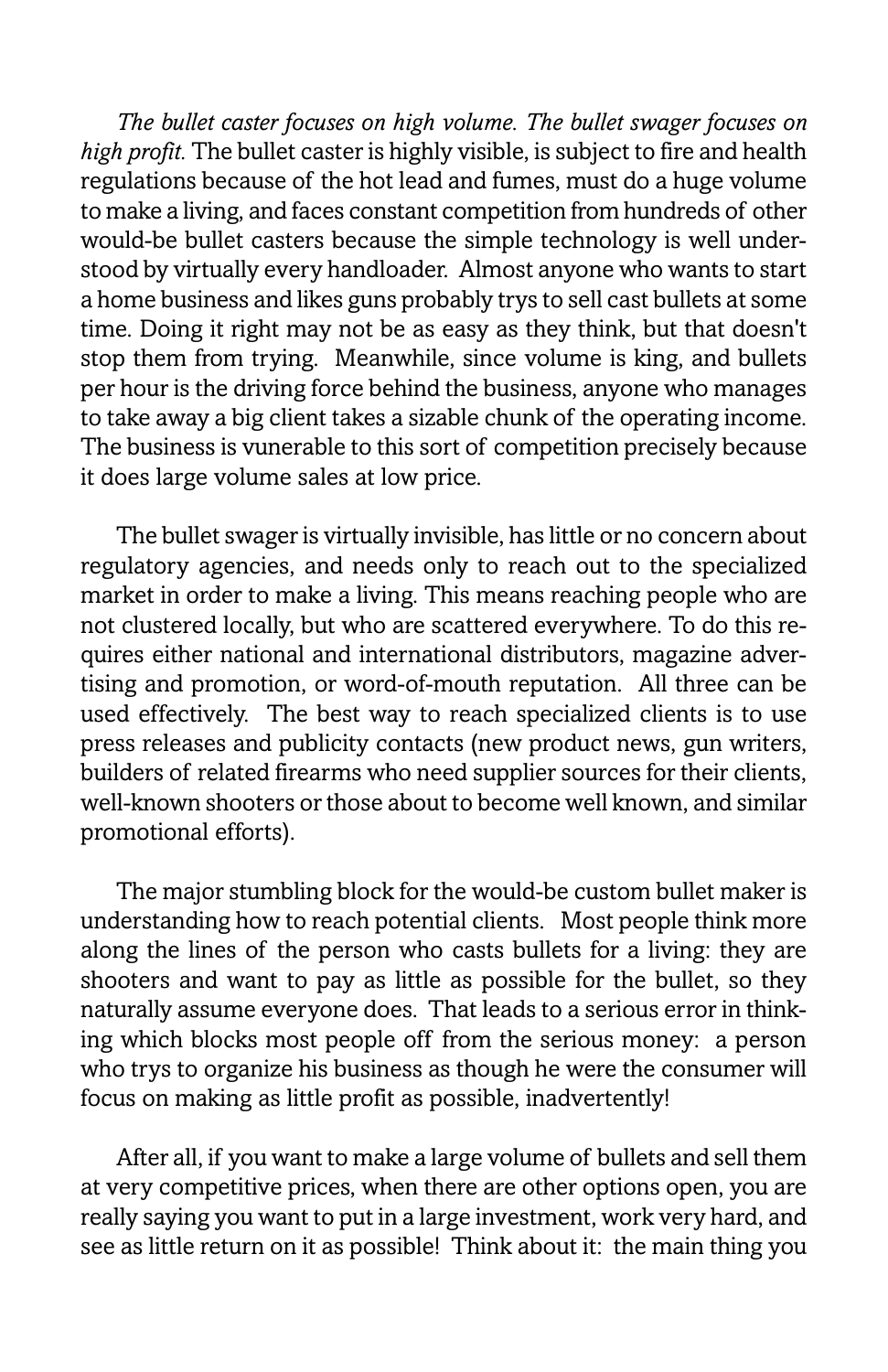want is to make as many bullets an hour as you can, and then to sell them for only pennies. The cheaper you sell them, the more competitive you'll be, and the more you'll need to make in order to show a reasonable profit. The ultimate end of this thinking is giving away the bullets free to anyone who wants them!

By contrast, if you consider how the swaging business works, it is geared to making unique, special products that a smaller number of shooters will pay a large amount to obtain. You will have virtually no competition based on price, since the people who don't want exotic bullets are certainly not part of your market base, and those who do already understand they will have to pay a fair price for your work. After all, there are over 200 other custom bullet makers, stretching back at least 20 years with excellent reputations and advertised prices that have made it quite clear what custom bullets cost. No one who is seriously considering buying custom bullets has a problem with the price.

The main thing you want to do is to make the best possible bullet for a given purpose, so that you'll "own" that particular piece of the market and new-comers will find it almost impossible to get your clients to switch their loyalty. This is in fact what happens: thousands of shooters today won't consider anything but their favorite specialty bullet, be it a Trophy Bonded, Swift A-Frame, Glaser Safety Slug, or any of our other commercial clients' products.

The number of bullets you make per hour is far down the list of importance, compared to the profit you get per bullet and the intense loyalty you manage to develop from your clients. The ultimate extreme of this path would be making one bullet a year for \$100,000, which of course is just as silly as giving them away... except it would be a whole lot more profitable! But you can get close to this kind of money in this way: hone in on specialty markets which cater to wealthy shooters.

One Corbin client found a market in England when he approached several of the famous old-time British gun-makers with the suggestion that he might make some of the obsolete caliber bullets for them. They told him they didn't even make ammunition for the same guns they produced today, but depended on custom loading firms and the clients to provide their own!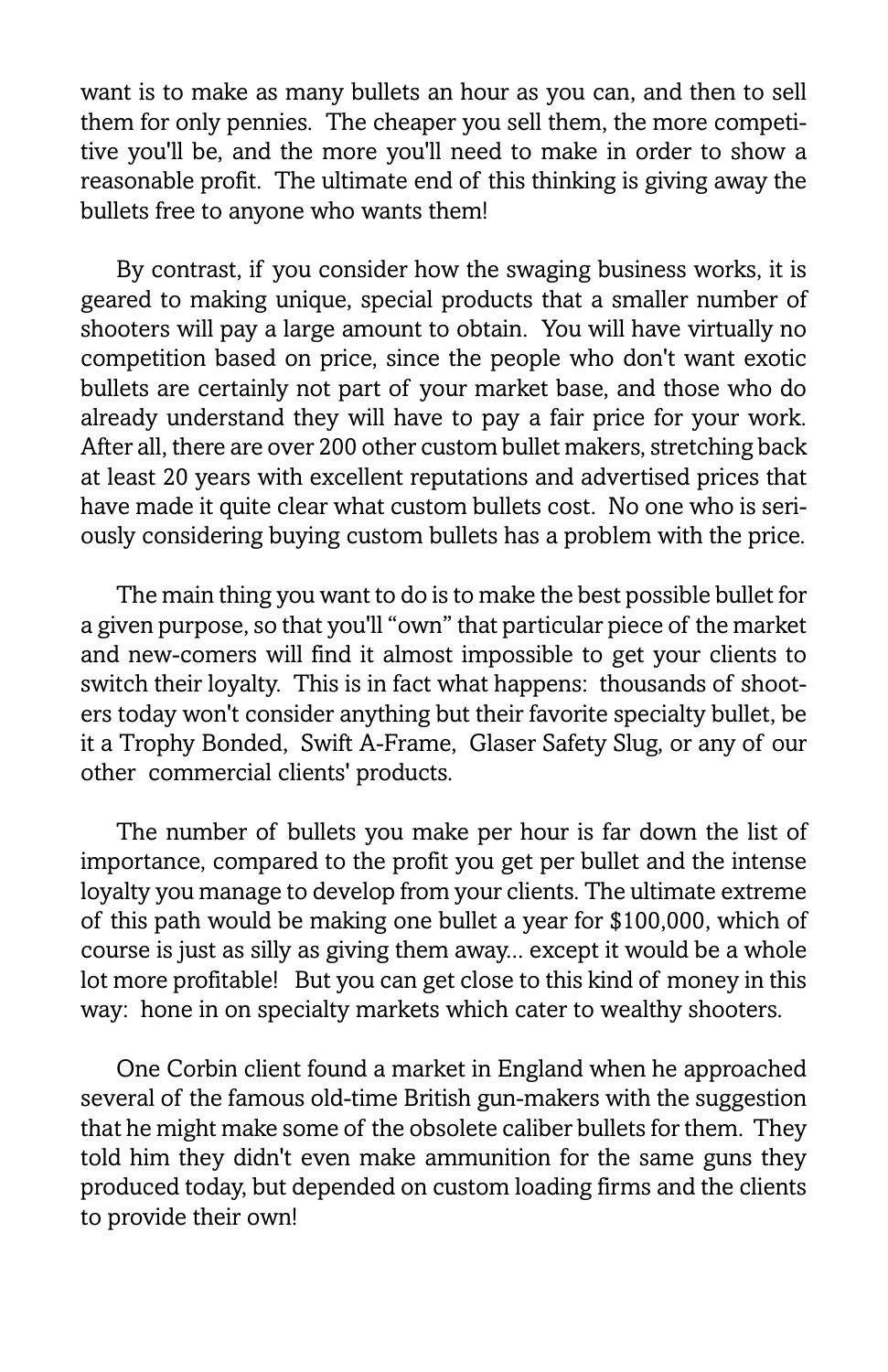"Even for guns like these \$150,000 gold and silver inlaid .600 Nitro and nearly one-of-a-kind .700 Nitro", he asked?

"Yes", they said. "Even for those. They are for collectors."

The idea struck him that maybe people who paid large sums for fancy guns might want to shoot them, and perhaps they'd pay a large price for bullets, to impress other wealthy friends by letting them shoot a few very costly rounds. He made some .700 Nitro bullets, some .600 Nitros, and a few other odd rounds that a handful of people have guns to shoot. He managed to get a list of clients who had purchased these guns, and sent them a fancy flyer, for which he spared little expense. The flyer advertised the finest bullets in the world for these calibers, at prices from \$50 to \$100 PER BULLET! Outrageous, you say?

Today, he makes a good living catering to people who own these guns. Even at two bullets per hour, he can make more money than most cast bullet firms see in a lifetime. The .700 Nitro bullet probably has about twenty-five cents worth of material in it. You figure the percentage of profit: it's "world-class", as Ross Perot would say. How important, then, is the number of bullets per hour?

It only proves once again that the direction you are headed with custom swaged bullets is far more desirable than with casting, and that it is attainable, even at the levels that approach the extreme. I would certainly not suggest there is room for another person to make .700 Nitro bullets. But it would be just as foolish to suggest that there is nothing between that, and the self-imposed treadmill of high volume, low profit production. There are all possible levels in between.

Bullets that sell for \$25, \$10, \$5, \$2.50, and \$1.00 each are being made as you read this. The more they cost, the smaller and more select is the market. But the curve of profit versus volume still produces roughly the same net income at all these levels. Which is better, making a million bullets for a penny profit each, or making ten thousand bullets for a dollar each? If you make the same total income, the method that gives it to you with smaller volume is the best one. You probably don't disagree with that, but are only having trouble imagining how to sell bullets for a dollar each, right?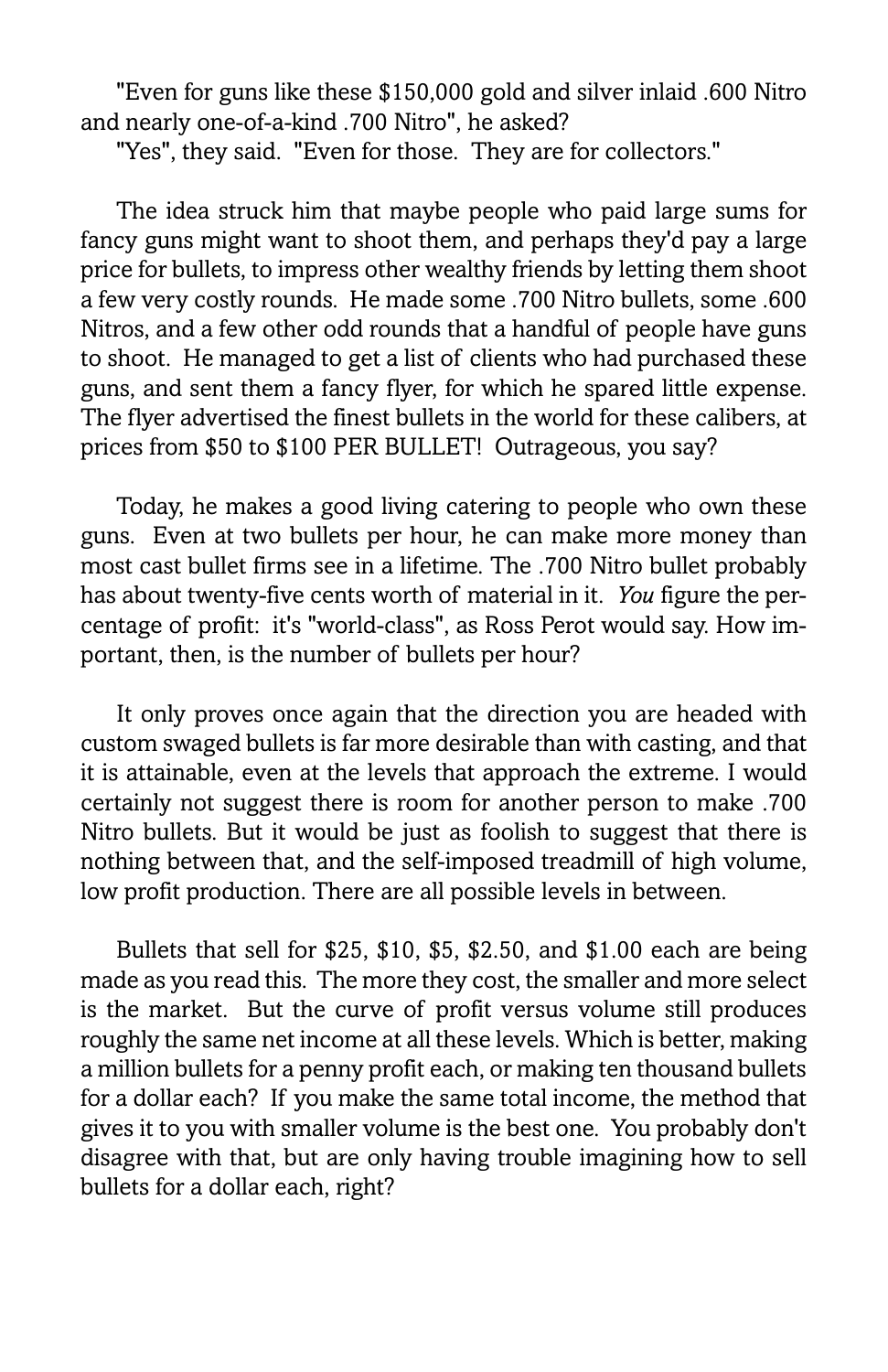OK, take it a little slower. How about selling bullets for twenty cents each? Almost any of the jacketed premium line of factory bullets such as the Nosler, Grand Slam, Barnes, and a dozen others you could think of sell for that much (boxes of 100 are about \$20). Why do they get .20 and a cast bullet is only worth .03 to .06 each?

For one thing, these bullets are jacketed, and they are made with certain design differences from other jacketed bullets. The differences are explained in advertising, and claims are made for superior performance over other kinds of cheaper bullets. Writers and game hunters are given a few boxes a year and asked for their opinions, and of course they are flattered and write glowingly about how well the bullets work, provided they work reasonably well. The packaging and print ads are colorful, descriptive, and focus on performance rather than price. And people buy them.

Is it that hard to take it one small step further, and consider the many custom bullet makers we've helped develop products and promotional platforms, who have one or more bullet lines that they sell in the range of .30 to 1.50 per bullet? (That's between \$30 and \$150 per box of 100, but following my advice most of them package in lots of 25, 20, or even 10 bullets to make the total outlay seem trivial).

How can people sell these bullets? Primarily because they spend up to a year and a half, on the average, building their promotional engine and getting it up to full steam. Most of them couldn't afford the cash equivalent in a media blitz, so they did the next best thing and put effort and time, instead of cash, into developing their market. They did it by bombarding gun writers, editors of popular magazines, and anyone else who was in a position to reach the ultimate buyers, with press releases and publicity material, teaser samples, articles, invitations for suggestions and free bullets for a hunting trip.

Every month, they would send at least 70 and probably closer to 100 press release copies to that many writers and editors on my contact list. Then, they would zero in on one every month and try to "bring him on board" as an enthusiastic supporter, over a period of time, by carefully studying his writing and then catering to his weaknesses for certain calibers, weights, or kinds of shooting. If a writer said he was sad to see the old Silvertip Winchester bullet go in .303 Savage, they'd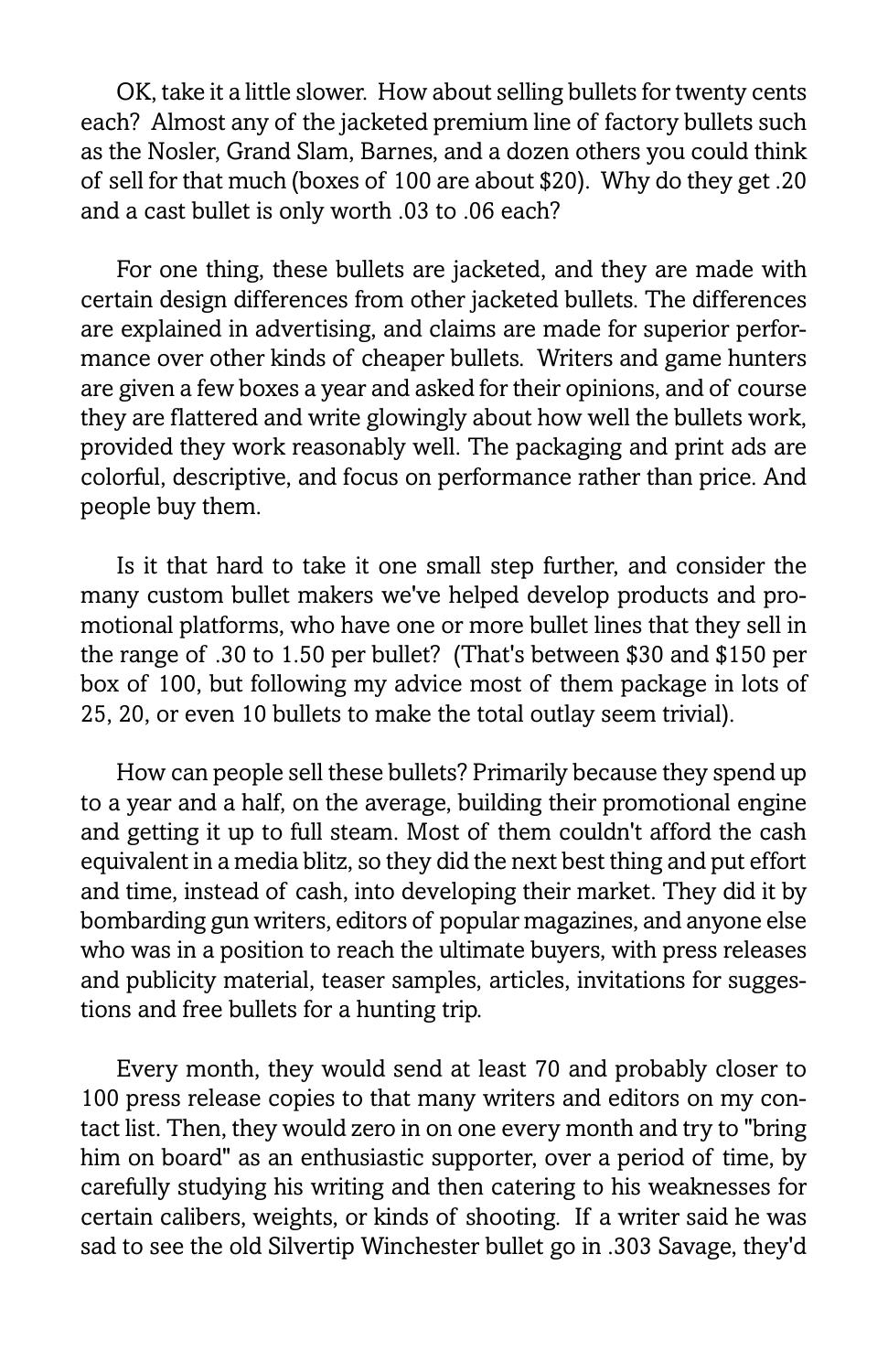make sure that their line included at least one bullet that looked like and performed like that old Silvertip, and he'd get the first box for comments and suggestions (maybe, the only box... after all, it's easy to put together all sorts of designs with the same tooling, with swaging).

Little by little, the new product news and magazine articles would start mentioning these somewhat more expensive bullets with glowing reports. Handloaders would start to send orders. Then, advertising would be purchased, better brochures made, and the business would be off and running.

It should be easy to see how bullets in the range of thirty cents to seventy cents could be made and sold to a specific market group scattered about the world and reached by free magazine articles and product releases, none of which cost more than the time and effort to write and mail something to the opinion makers.

The range of products is so vast that anything I mention will leave out far too much. Obsolete calibers, foreign calibers to fit newly imported guns, standard calibers in special extra heavy or light weights, standard calibers in highly specialized shapes or internal constructions... anything from airgun pellets to shotgun slugs, from the .14 sub-caliber to the 50 caliber Browning (or, really, the .700 Nitro): all of these and more can be your ticket to a pleasant, relaxed business with a high return on investment (and a modest upper income limit).

There is NO magic caliber: anything that (1) can't be bought from the big boys, and (2) fills a niche either in fact or in imagination, is workable. You need a finger on the pulse of the market, in one sense. You need to know what has already worked so you don't do it again (even though it was a great idea, someone already built DisneyLand). And you need to have access to good promotional skills, your own or ours or some third party, just so long as whoever helps set up your product line and promotional angle knows this market, and how to promote the products to it at least as well as we do.

Building a successful bullet swaging business: it's more than just possible. It's a proven fact, 450 times over. And by now, with an average of two new businesses per month, the proof is considerably stronger that these ideas work in practice. The key is uniqueness: none of these people make exactly the same bullets.